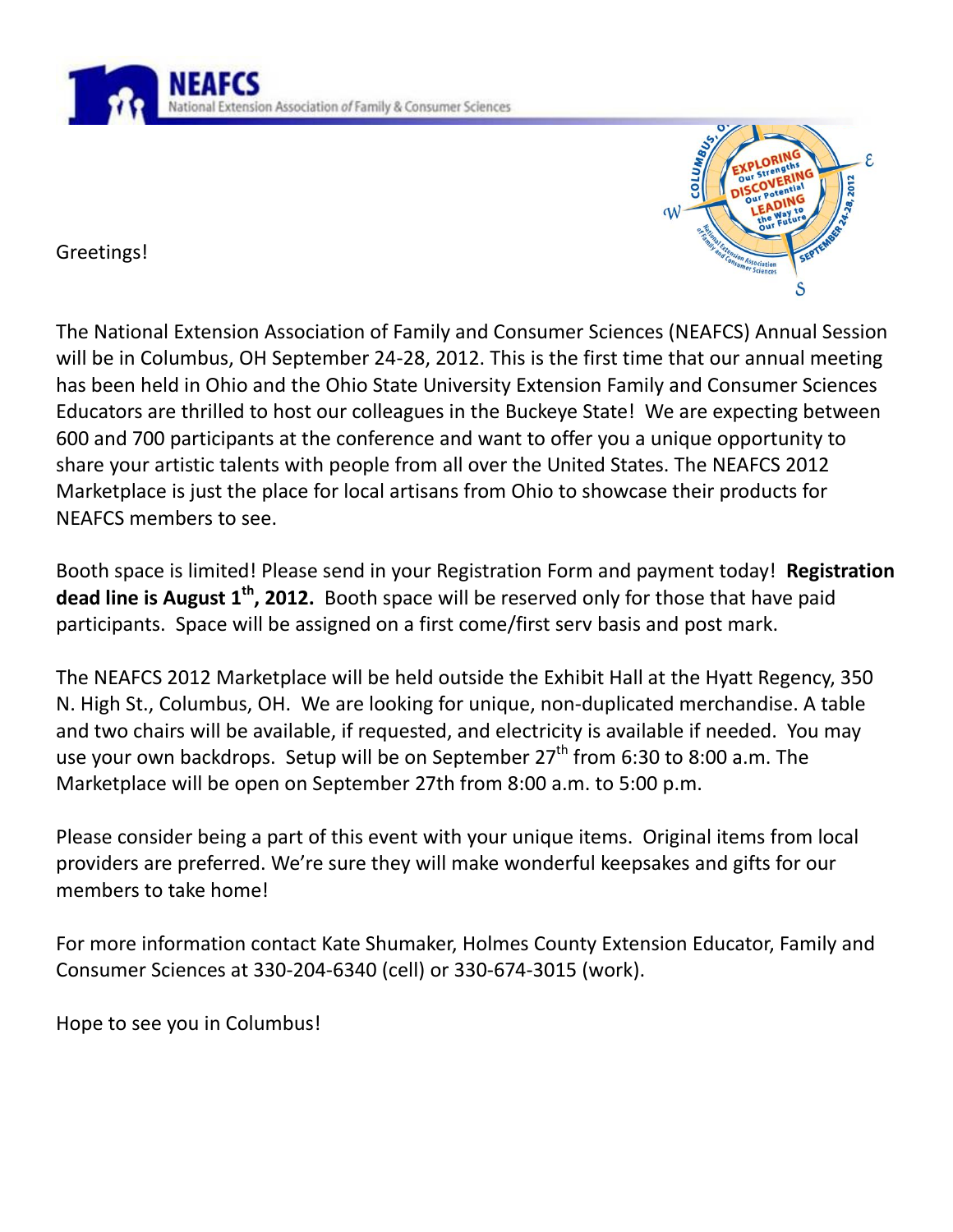| $\Delta$<br>COLUMBIAS<br><b>NEAFCS</b><br>2012                                                                                                                             | <b>2012 NEAFCS Annual Session</b><br><b>Marketplace Vendor Application</b>                                                                                                                                                                                                                                            |                                                                      |      |  |  |
|----------------------------------------------------------------------------------------------------------------------------------------------------------------------------|-----------------------------------------------------------------------------------------------------------------------------------------------------------------------------------------------------------------------------------------------------------------------------------------------------------------------|----------------------------------------------------------------------|------|--|--|
|                                                                                                                                                                            |                                                                                                                                                                                                                                                                                                                       | Marketplace Date/Time: September $27^{th} - 8:00$ a.m. $- 5:00$ p.m. |      |  |  |
| n <sub>sion</sub><br>onsumer Sciences                                                                                                                                      | <b>Marketplace Location:</b>                                                                                                                                                                                                                                                                                          | Hyatt Regency, 350 N. High St., Columbus, OH                         |      |  |  |
| S                                                                                                                                                                          | Deadline to Apply: August 1, 2012                                                                                                                                                                                                                                                                                     |                                                                      |      |  |  |
|                                                                                                                                                                            |                                                                                                                                                                                                                                                                                                                       |                                                                      |      |  |  |
|                                                                                                                                                                            |                                                                                                                                                                                                                                                                                                                       |                                                                      |      |  |  |
|                                                                                                                                                                            |                                                                                                                                                                                                                                                                                                                       |                                                                      |      |  |  |
|                                                                                                                                                                            |                                                                                                                                                                                                                                                                                                                       |                                                                      |      |  |  |
| <b>Vendor Specifics:</b><br>$\triangleright$ Vendor spaces are \$100.00.<br>$\triangleright$ Vendor spaces are approximately 8' x 10'.<br>uniqueness, as space is limited. | $\triangleright$ Vendor sites may include a table and/or chair if requested.<br>$\triangleright$ Vendors will be selected based on the quality of the items that they will have to sell, affordability, and<br>List any special needs you might think would be important for us to know in reviewing your sale items. |                                                                      |      |  |  |
|                                                                                                                                                                            | <b>Number of Booths</b> _______ $X \xi 100.00 = \xi$ _________ enclosed.                                                                                                                                                                                                                                              |                                                                      |      |  |  |
|                                                                                                                                                                            | I would like a table at my booth: ______ Yes ______ No I would like a chair at my booth: ______Yes _______ No                                                                                                                                                                                                         |                                                                      |      |  |  |
|                                                                                                                                                                            | Signature of person is agreeing to regulation of this Contract<br>Mail to:<br>Mail to: NEAFCS 2012 Exhibits, The Association Source, LLC<br>20423 State Road 7, Suite F6-491<br>Boca Raton, FL 33498<br>Questions? E-mail Jody Rosen Atkins at jody@neafcs.org                                                        | Please make check or money order out to <b>NEAFCS</b> .              | Date |  |  |